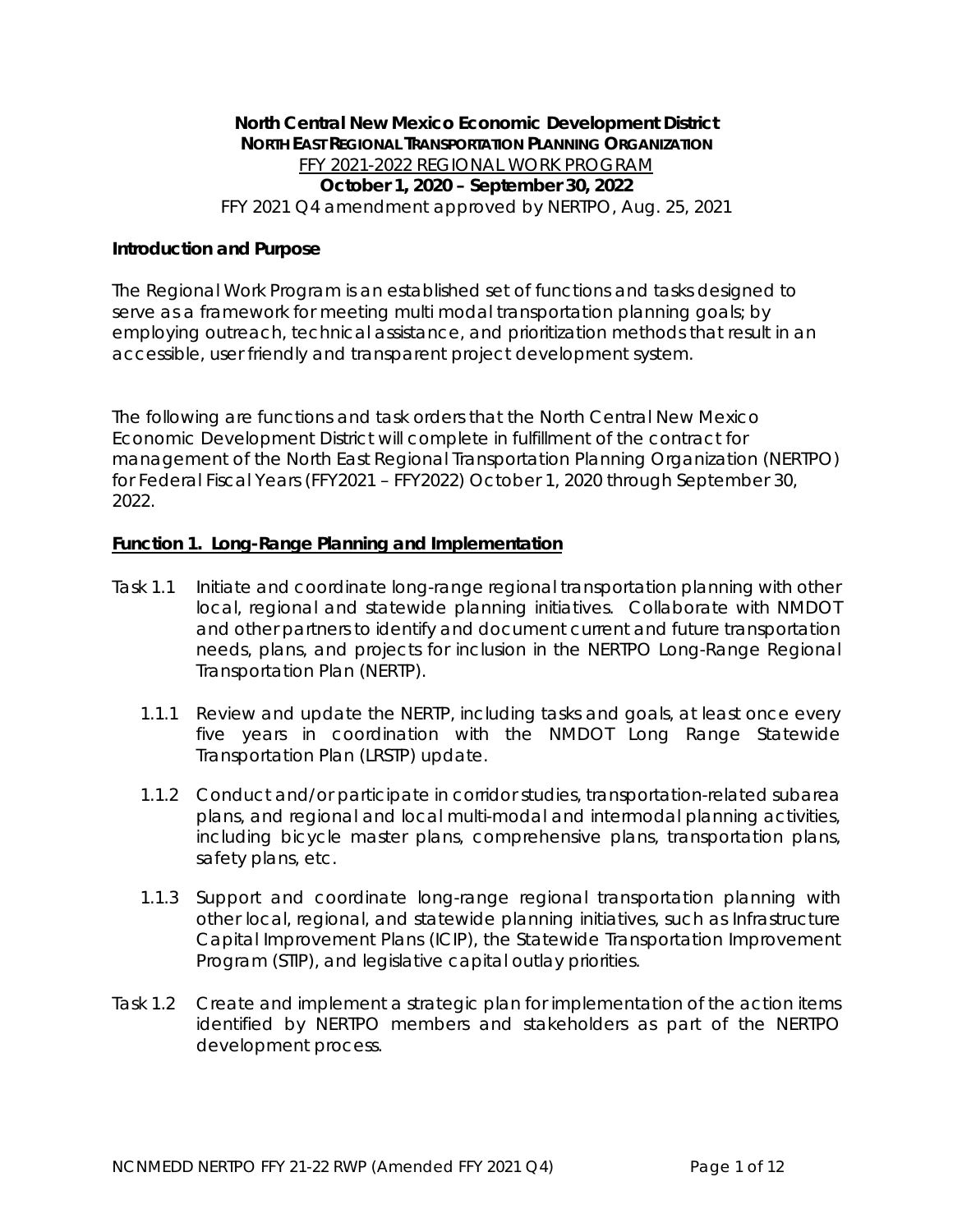| Function 1              | <b>Budgeted</b> | Actual | Other Specific | <b>Budgeted</b> | Actual | Other Specific |
|-------------------------|-----------------|--------|----------------|-----------------|--------|----------------|
|                         | Hours (21)      | Hours  | Costs          | Hours (22)      | Hours  | Costs          |
| FFY 2021/2022           |                 | N/A    |                |                 |        |                |
| <b>Budget</b>           | 100             |        |                | 50              | N/A    |                |
| 1 <sup>st</sup> Quarter | 25              |        |                | 12.5            |        |                |
| 2 <sup>nd</sup> Quarter | 25              |        |                | 12.5            |        |                |
| 3rd Quarter             | 25              |        |                | 12.5            |        |                |
| 4 <sup>th</sup> Quarter | 25              |        |                | 12.5            |        |                |
| Balance                 |                 |        |                |                 |        |                |

#### Function 1 Activity Tracking – 2022

| 1 <sup>st</sup> Quarter Report |  |
|--------------------------------|--|
| 2 <sup>nd</sup> Quarter Report |  |
| 3rd Quarter Report             |  |
| 4 <sup>th</sup> Quarter Report |  |

#### **Function 2. Technical Support and Data Management**

- Task 2.1 Collect and manage data, perform technical planning and plan development, in coordination with the transportation goals, trends and needs developed and identified in the NERTP.
	- 2.1.1 Collect and evaluate new population, economic development, travel demand and forecast data, projects and trends to inform regional planning efforts, and distribute this information with local counties and communities. Data to be collected and maintained by the NERTPO may include land use data, demographic and population data, freight data, traffic count and crash data, and any other data that supports the goals and actions outlined in the NERTP.
	- 2.1.2 Assist project applicants with analysis, data collection and other technical support for transportation planning, project identification, and project development.
- Task 2.2 Assist NERTPO members and work with NMDOT staff on roadway and corridorlevel classification and analysis, in accordance with the currently adopted rules, guidelines, and procedures. Keep members informed about criteria, timelines, and requirements for submittal of proposals to modify classifications.
	- 2.2.2 Assist NERTPO members and work with NMDOT staff on post-Census Urban Area Boundary Smoothing, as appropriate. Keep members informed about criteria, timelines, and requirements for submittal of proposals to modify Urban Area and Small Urban Area designations, based on FHWA Area Definitions.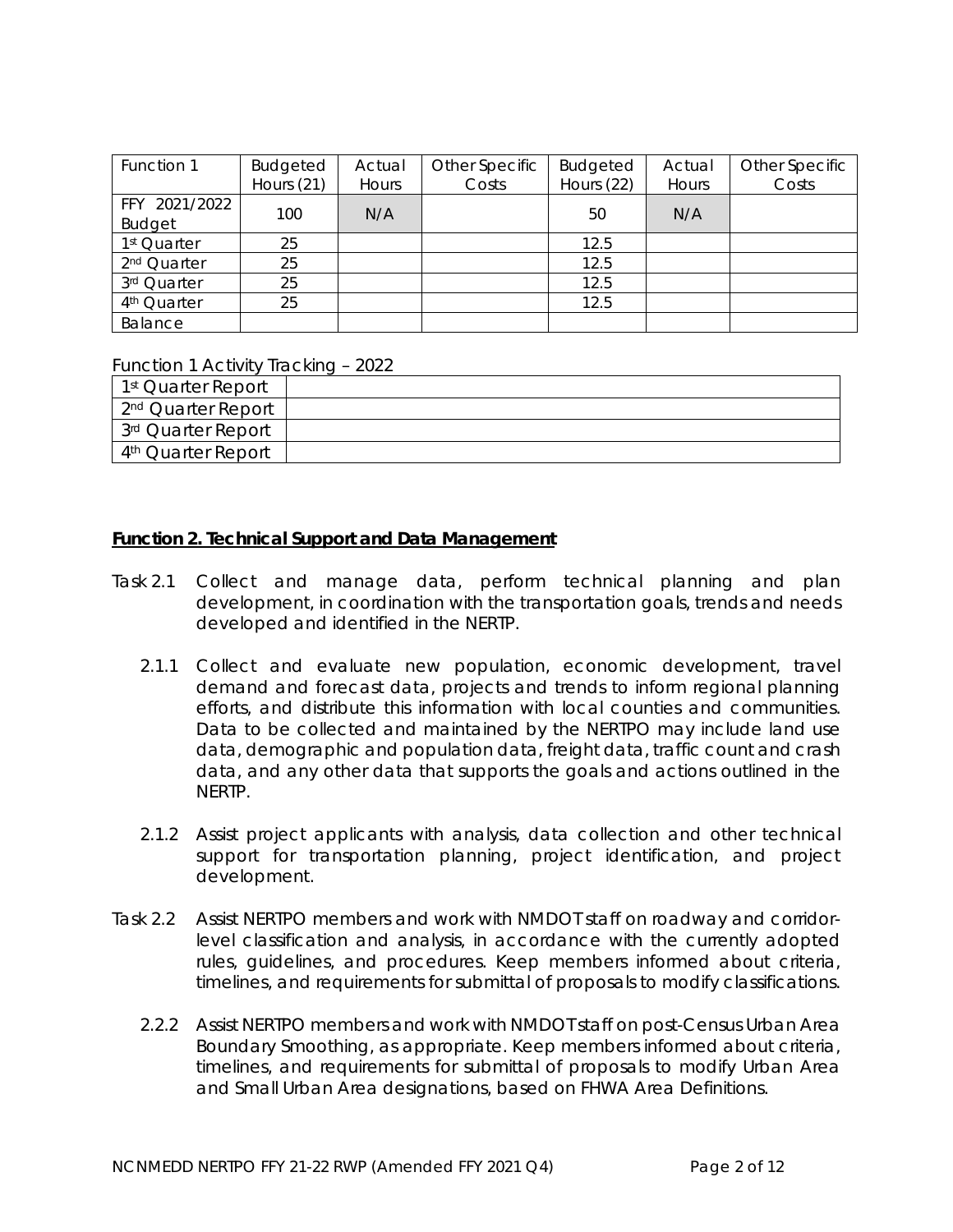| Function 2              | Budgeted   | Actual | Other Specific | <b>Budgeted</b> | Actual | Other Specific |
|-------------------------|------------|--------|----------------|-----------------|--------|----------------|
|                         | Hours (21) | Hours  | Costs          | Hours (22)      | Hours  | Costs          |
| FFY 2021/2022           | 100        | N/A    |                |                 | N/A    |                |
| <b>Budget</b>           |            |        |                | 80              |        |                |
| 1 <sup>st</sup> Quarter | 25         |        |                | 20              |        |                |
| 2 <sup>nd</sup> Quarter | 25         |        |                | 20              |        |                |
| 3rd Quarter             | 25         |        |                | 20              |        |                |
| 4 <sup>th</sup> Quarter | 25         |        |                | 20              |        |                |
| Balance                 |            |        |                |                 |        |                |

Function 2 Activity Tracking – 2022

| 1 <sup>st</sup> Quarter Report |  |
|--------------------------------|--|
| 2 <sup>nd</sup> Quarter Report |  |
| 3 <sup>rd</sup> Quarter Report |  |
| 4 <sup>th</sup> Quarter Report |  |

#### **Function 3. Project Development and Monitoring**

- Task 3.1 Assist project applicants in developing projects.
	- 3.1.1 Provide information to potential applicants about funding opportunities.
	- 3.1.2 Assist project applicants to identify projects that may be eligible for transportation funding from federal, state or other sources, based upon appropriate local, regional and state-wide plans and applicable data
	- 3.1.3 Assist project applicants with applications for NMDOT federal and state transportation funding programs. Follow current adopted New Mexico Administrative Code (NMAC) and/or program guides provided by NMDOT for project eligibility, program guidelines, and application timelines. Submit all complete applications to the designated NMDOT coordinator in accordance with the schedule outlined in the applicable NMAC and/or quide(s).
	- 3.1.4 Assist project applicants with identification of safety issues that warrant Road Safety Assessments, Safety Plans and/or qualify for Highway Safety Improvement Program funding.
- Task 3.2 Manage preliminary project review process.
	- 3.2.1 Establish and implement a process for NERTPO members to prepare and submit Project Feasibility Forms (PFFs) and Project Prospectus Forms (PPFs), through coordination with NMDOT District(s).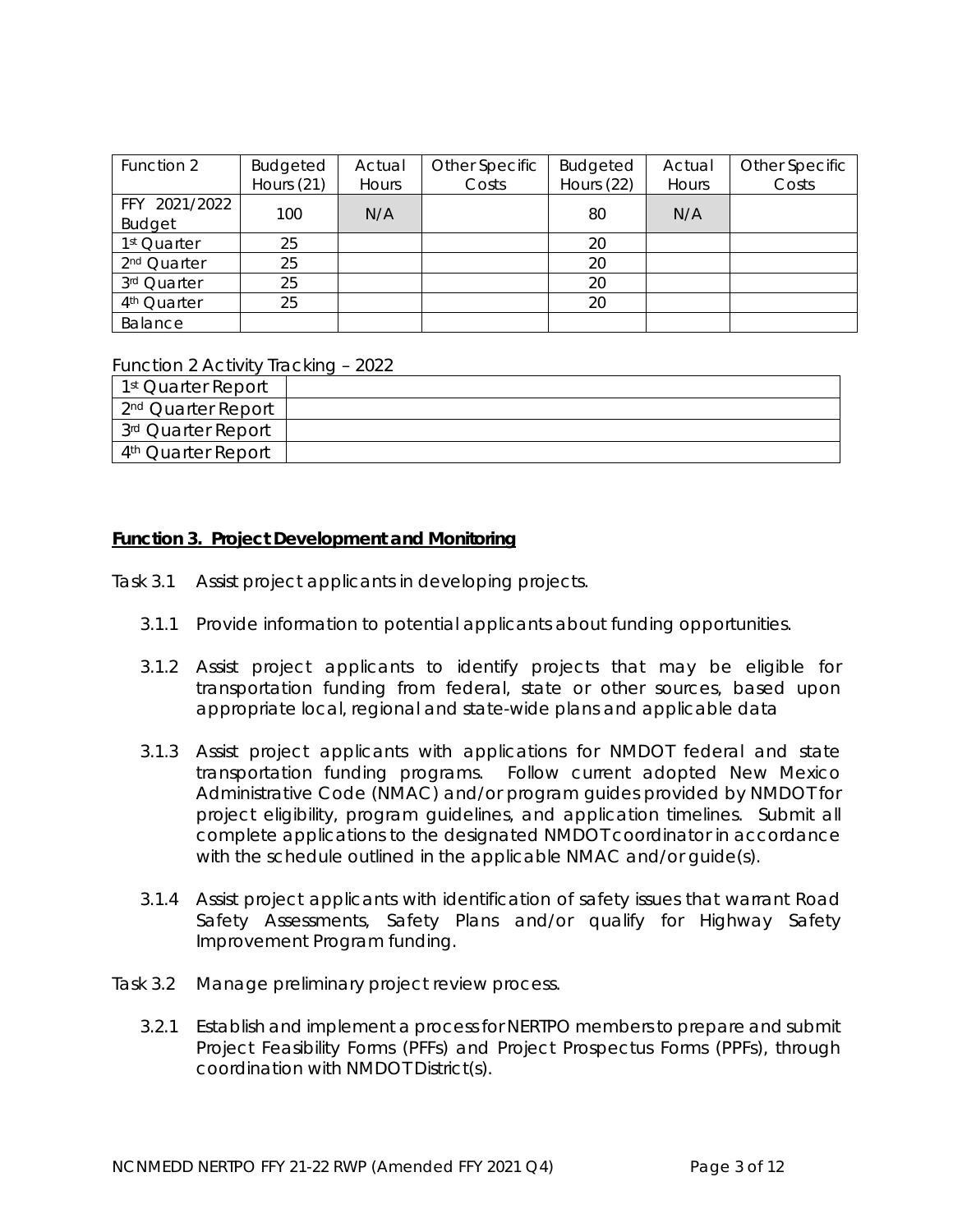- 3.2.2 Assist project applicants with development of PFFs and PPFs; ensure that all members are fully informed of the process and timelines, and support entities in accessing all forms and data required by project applicants to complete the forms. Ensure members are informed of Americans with Disabilities Act (ADA) and Title VI plan requirements for all recipients of federal funds.
- 3.2.3 Work with NERTPO members to establish scoring criteria for project prioritization, based on goals and action items included in the NERTP, the current NMDOT LRSTP, the Active Transportation and Recreational Programs Guide, Congestion Mitigation and Air Quality Improvement (CMAQ) Program Guide and other guidance from NMDOT.
- 3.2.4 Develop and maintain a prioritized list of projects based on the regional goals articulated in the NERTP, and the statewide goals in the NMDOT LRSTP, as well as Technical and Policy Committee review and input. This list will serve as the Regional Transportation Improvement Program Recommendations (RTIPR) list and be submitted to the NMDOT District for potential federal and state funding opportunities on an every-other-year basis (at a minimum), in order to correspond with STIP development. RTIPR development will occur based on this schedule:

# **Regional Transportation Improvement Program Recommendations (RTIPR)**

The RTIPR is a set of prioritized recommended projects developed within the NERTPO planning process. The projects are selected for specific funding, and inclusion in the STIP, by the NMDOT and in consultation with the NERTPO members.

The NERTPO has established an annual review, rating and ranking of proposed transportation projects based on availability of funding types. This includes an annual review of existing recommended projects for re-prioritizing based on regional, state and federal transportation priorities and projects.

## **Selection Process:**

The selection process begins with completed Project Feasibility Form (PFF) and Project Prospectus Form (PPF) prioritized by criteria established by the NERTPO Members. The projects are included in the NERTPO Regional Transportation Improvement Program Recommendations (RTIPR).

District Engineers evaluate RTIPRs considering available funding and needs. RTIPRs and District Engineer recommendations are forwarded to the department's STIP Development Unit for inclusion as appropriate into the STIP. The STIP must be approved by the State Transportation Commission, the Federal Highway Administration (FHWA), and the Federal Transit Administration (FTA).

The STIP is a four-year document. Every two years a new STIP is developed and there is a quarterly amendment cycle.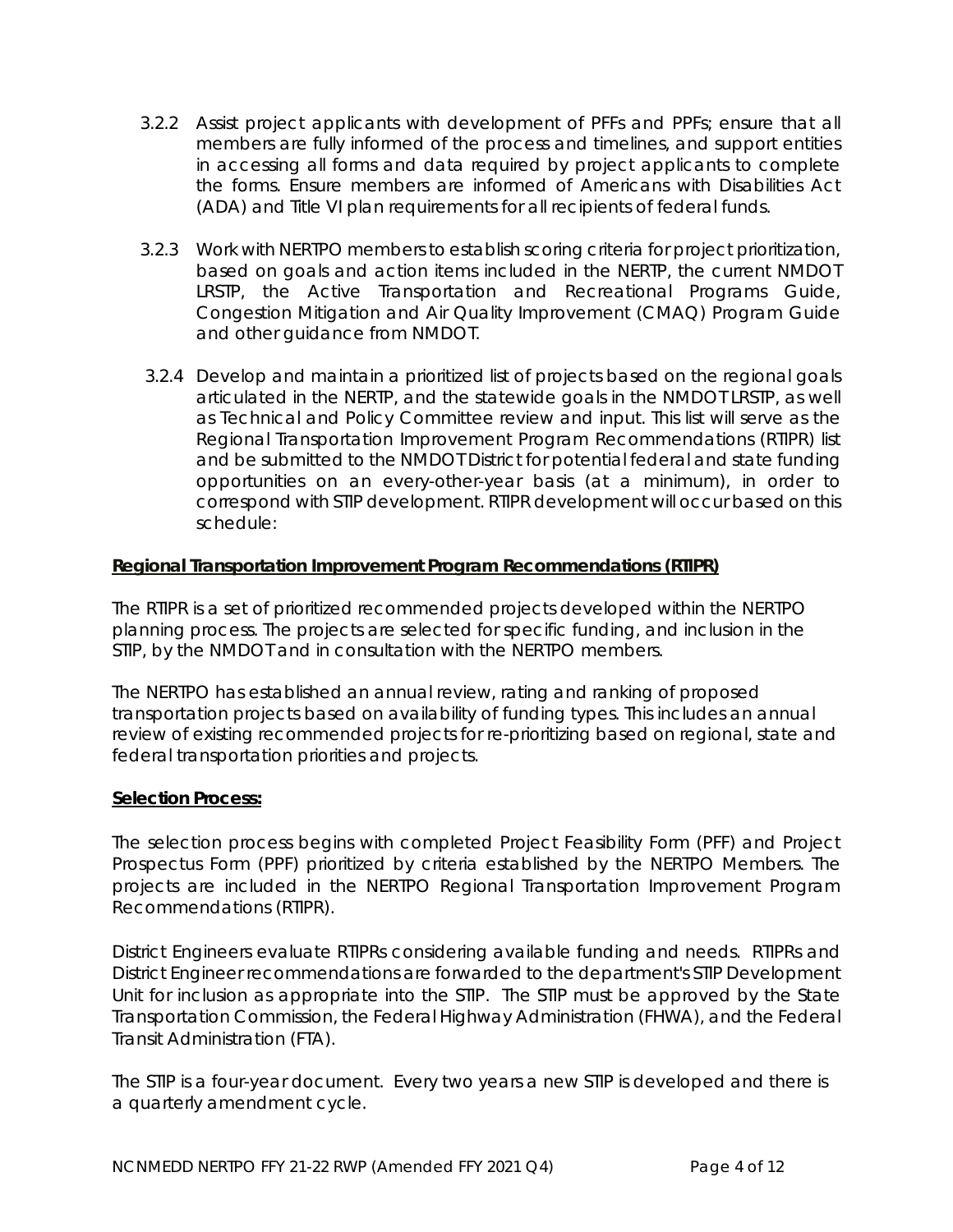- Task 3.3 Provide assistance to local governments interested in pursuing transportation system development and coordination activities.
	- 3.3.1 Facilitate prioritization of Public Transit Program applications for the NERTPO area in response to the state-wide prioritization schedule established by NMDOT Transit and Rail Section staff. Submit the results to the NMDOT Transit Bureau in accordance with that schedule. Include the results in the NERTPO RTIPR.
	- 3.3.2 Support efforts on regional transportation system development, through coordination with local entities and NMDOT Transit & Rail Division.
- Task 3.4 Track the progress of Statewide Transportation Improvement Program (STIP) projects within the NERTPO region and ensure regular communication between the project sponsors, NMDOT staff and others to ensure the projects are meeting deadlines outlined in the Tribal/Local Public Agency (T/LPA) Handbook. Keep project applicants informed on project status, including through review of complete regional STIP project lists at meetings, and assist NERTPO members with issues that may arise.

| Function 3              | Budgeted     | Actual | Other Specific | <b>Budgeted</b> | Actual | Other Specific |
|-------------------------|--------------|--------|----------------|-----------------|--------|----------------|
|                         | Hours $(21)$ | Hours  | Costs          | Hours (22)      | Hours  | Costs          |
| FFY 2021/2022           |              |        |                | 200             |        |                |
| <b>Budget</b>           | 440          | N/A    |                |                 | N/A    |                |
| 1 <sup>st</sup> Quarter | 110          |        |                | 50              |        |                |
| 2 <sup>nd</sup> Quarter | 110          |        |                | 50              |        |                |
| 3rd Quarter             | 110          |        |                | 50              |        |                |
| 4 <sup>th</sup> Quarter | 110          |        |                | 50              |        |                |
| Balance                 |              |        |                |                 |        |                |

Function 3 Activity Tracking – 2022

| 1 <sup>st</sup> Quarter Report |  |
|--------------------------------|--|
| 2 <sup>nd</sup> Quarter Report |  |
| 3rd Quarter Report             |  |
| 4 <sup>th</sup> Quarter Report |  |

## **Function 4. Other Activities and Projects**

- Task 4.1 Coordinate and participate with NMDOT staff on special studies or projects specified in the NMDOT Planning Work Program. Provide periodic updates to NERTPO members on the status of the studies/projects and involve the members in this effort as appropriate.
- Task 4.2 Coordinate and participate with the Councils of Governments (COGs) and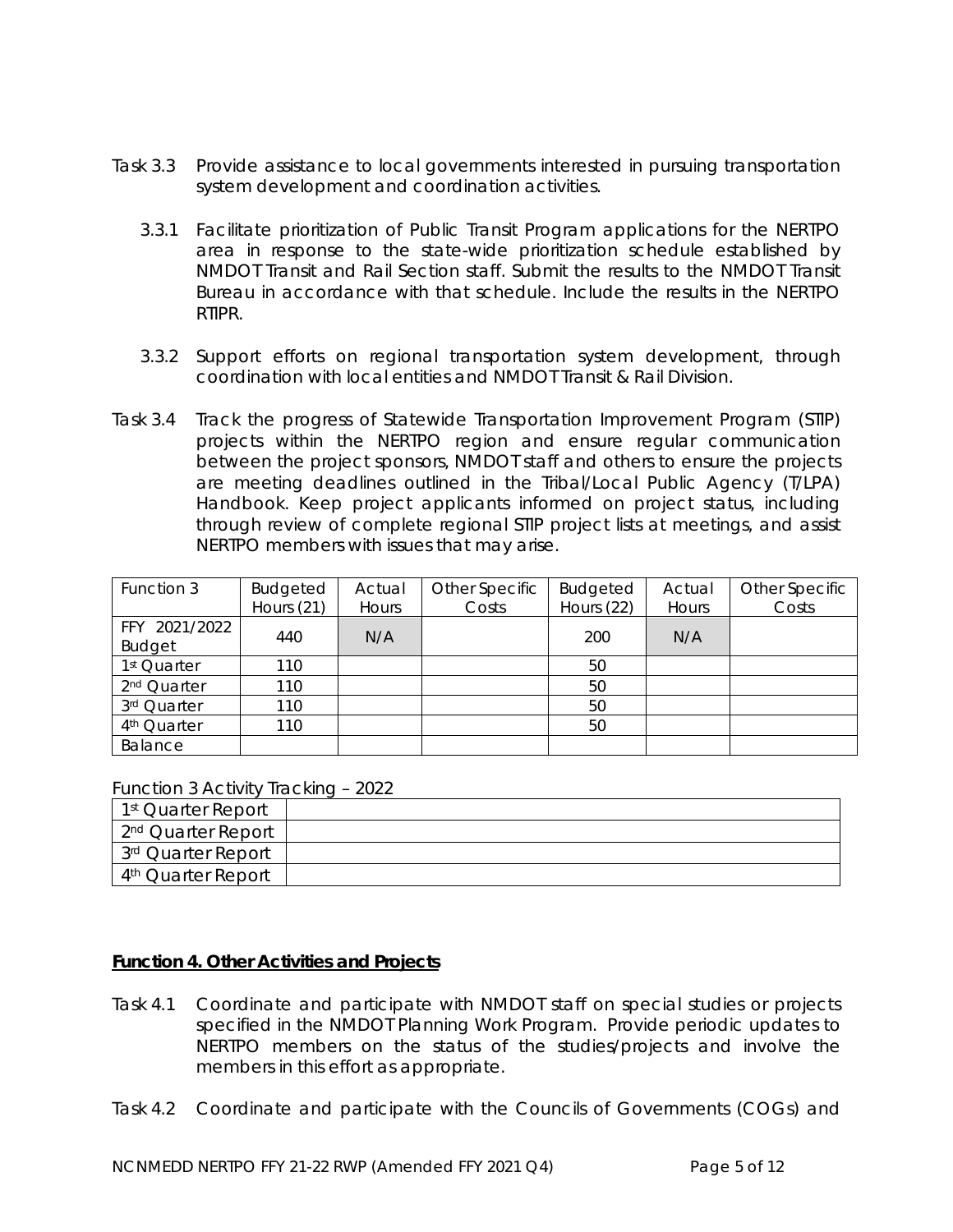applicable New Mexico State agency staff on studies related to state-wide or NERTPO-specific transportation issues, as appropriate.

- Task 4.3 Monitor development of federal and state laws affecting the transportation system and provide information about the contents and status to NERTPO members.
- Task 4.4 Attend RTPO Roundtable and special meetings.
- Task 4.5 Attend in-state and out-of-state conferences, training sessions or special meetings for staff and professional development opportunities. This task includes the purchase of any supporting materials that may be needed to coordinate, conduct or attend the conference, training session or meeting. NERTPO Transportation Planner and/or NCNMEDD Community Development Director may attend these out-of-state trainings during this RWP:
	- American Planning Association New Mexico Chapter meeting (annual),
	- National Association of Development Organizations (NADO) Transportation Conference (annual),
	- NADO Training Conference (annual),
	- National Transportation in Indian Country Conference (NTICC) (annual),
	- Western Planner conference (annual),
	- Southwest Region Economic Development Association (SWREDA) Conference (annual).
- Task 4.6 Participate in miscellaneous transportation-related programs and special projects in the NERTPO region.

| Function 4                     | Budgeted<br>Hours $(21)$ | Actual<br>Hours | Other Specific<br>Costs | Budgeted<br>Hours (22) | Actual<br>Hours | Other Specific<br>Costs |
|--------------------------------|--------------------------|-----------------|-------------------------|------------------------|-----------------|-------------------------|
| FFY 2021/2022<br><b>Budget</b> | 265                      | N/A             |                         | 190                    | N/A             |                         |
| 1 <sup>st</sup> Quarter        | 66.25                    |                 |                         | 47.5                   |                 |                         |
| 2 <sup>nd</sup> Quarter        | 66.25                    |                 |                         | 47.5                   |                 |                         |
| 3rd Quarter                    | 66.25                    |                 |                         | 47.5                   |                 |                         |
| 4 <sup>th</sup> Quarter        | 66.25                    |                 |                         | 47.5                   |                 |                         |
| Balance                        |                          |                 |                         |                        |                 |                         |

Function 4 Activity Tracking – 2022

| 1 <sup>st</sup> Quarter Report |  |
|--------------------------------|--|
| 2 <sup>nd</sup> Quarter Report |  |
| 3rd Quarter Report             |  |
| 4 <sup>th</sup> Quarter Report |  |

## **Function 5. General NERTPO Support**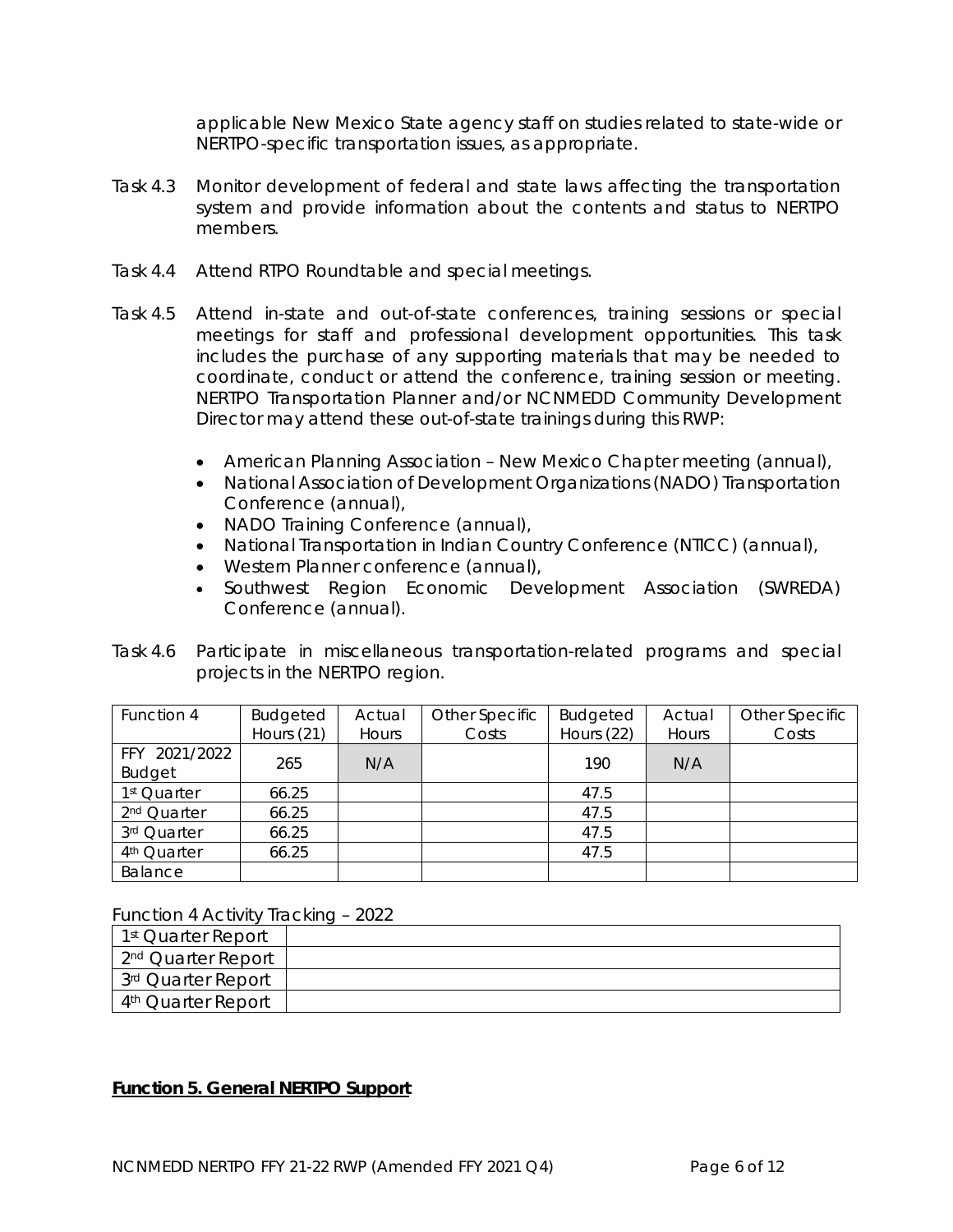- Task 5.1 Organize and facilitate all meetings of the NERTPO in accordance with the Public Participation Plan.
	- 5.1.1 Document the NERTPOs public participation process including but not limited to, procedures the RTPO uses to comply with the *New Mexico Open Meetings Act* [NMSA 1978, Sections 10-51-1, *et. seq.*] and 23 CFR 450.
	- 5.1.2 Per the *New Mexico Open Meetings Act* (NMSA,1978, Section 10-15-1(D)) and 23 CFR 450.210, provide compliant public notice for all official NERTPO Committee meetings.
	- 5.1.3 Provide NERTPO Committee members, the appropriate NMDOT District staff, and GTG with meeting agendas and information packets no later than seven (7) calendar days in advance of NERTPO Committee meetings.
	- 5.1.4 On an annual basis, provide all eligible T/LPAs with the opportunity to appoint or confirm a representative and alternates to the NERTPO Committee.
- Task 5.2 Maintain bylaws that clarify and document member entities, responsibilities and roles, including voting protocols.
	- 5.2.1 Maintain a list of NERTPO Committee members with contact information and provide a copy of the list to appropriate NMDOT District staff, GTG, member entities, and other regular participants.
- Task 5.3 Conduct Outreach Activities.
	- 5.3.1 Engage in and document outreach activities and provide citizens and other transportation stakeholders with reasonable opportunities to participate in NERTPO processes per 23 CFR 450.
	- 5.3.2 Coordinate with NERTPO members to maintain a list of entities including newly elected officials and potential members, who will be educated on the NERTPO process. Document this outreach and presentations and share any questions or concerns in quarterly reports and with appropriate NMDOT staff.
- Task 5.4 Maintain a website that includes current meeting information and planning documents, as referenced in the Quality Assurance Review (QAR) guidelines. Post a list of current Technical and Policy Committee members and keep this information updated.
- Task 5.5 Coordinate training and professional development opportunities for NERTPO members, including developing and maintaining training plans. Assist NERTPO members to identify technical training needs and work with NMDOT, LTAP, and other entities to meet those needs. Informing member entities of training opportunities and encouraging participation.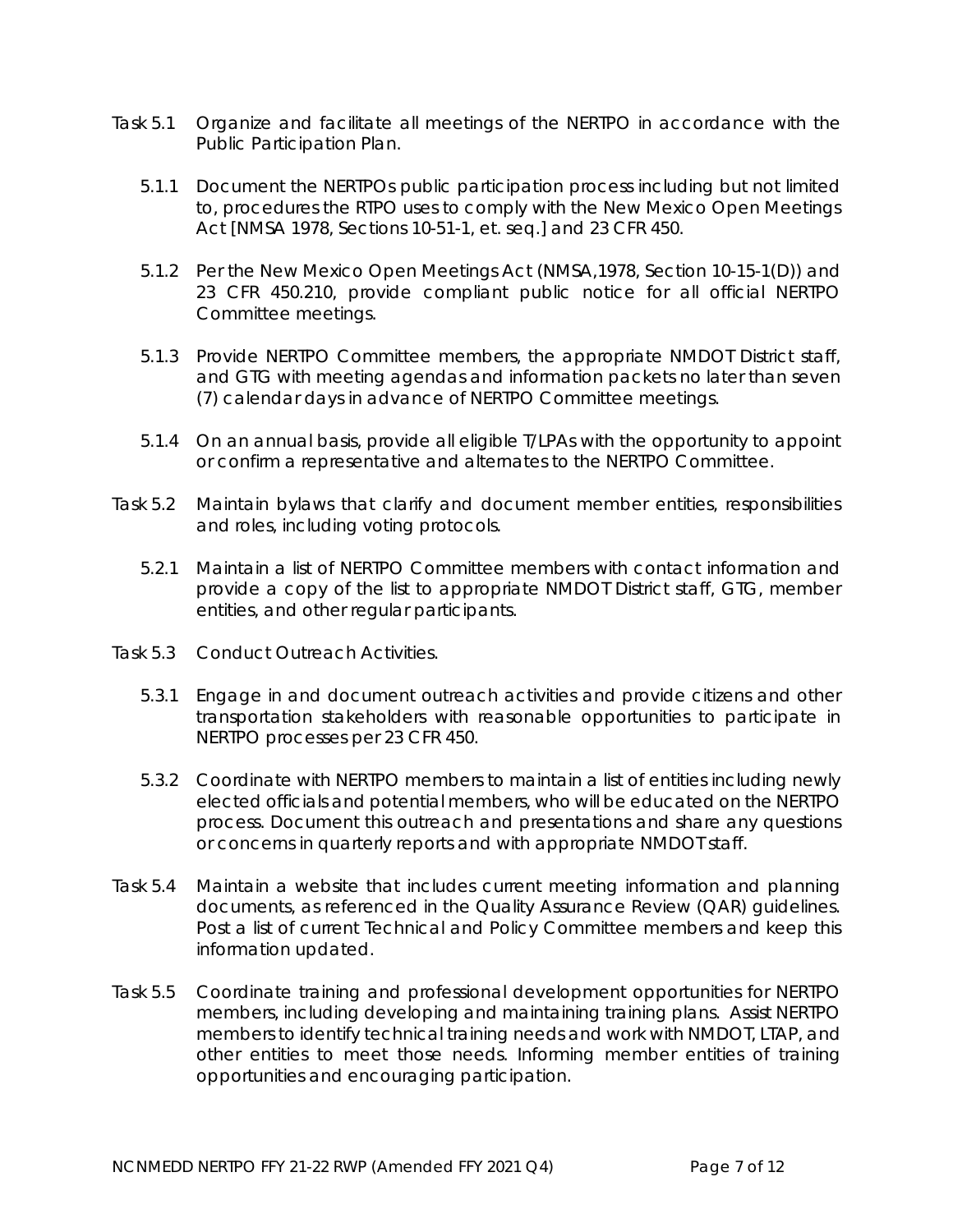| Function 5                     | <b>Budgeted</b><br>Hours $(21)$ | Actual<br>Hours | Other Specific<br>Costs | <b>Budgeted</b><br>Hours (22) | Actual<br>Hours | Other Specific<br>Costs |
|--------------------------------|---------------------------------|-----------------|-------------------------|-------------------------------|-----------------|-------------------------|
| FFY 2021/2022<br><b>Budget</b> | 530                             | N/A             |                         | 240                           | N/A             |                         |
| 1 <sup>st</sup> Quarter        | 132.5                           |                 |                         | 60                            |                 |                         |
| 2 <sup>nd</sup> Quarter        | 132.5                           |                 |                         | 60                            |                 |                         |
| 3rd Quarter                    | 132.5                           |                 |                         | 60                            |                 |                         |
| 4 <sup>th</sup> Quarter        | 132.5                           |                 |                         | 60                            |                 |                         |
| Balance                        |                                 |                 |                         |                               |                 |                         |

Function 5 Activity Tracking – 2022

| 1 <sup>st</sup> Quarter Report |  |
|--------------------------------|--|
| 2 <sup>nd</sup> Quarter Report |  |
| 3 <sup>rd</sup> Quarter Report |  |
| 4 <sup>th</sup> Quarter Report |  |

## **Function 6. NERTPO Administration**

- Task 6.1 Produce work products that meet all quarterly work requirements and deadlines per the Planning Procedures Manual (PPM) and submit a summary of activities completed per quarter.
	- 6.1.1 Implement and monitor program expenditures in relation to the annual budget, per the PPM. Ensure documentation on program expenditures and activities are available to the public online and retained as physical copies, which will be reviewed during the annual Quality Assurance Review (QAR).
	- 6.1.2 Submit quarterly Reimbursement Packets per the PPM. Include this report as an informational item on the following NERTPO Committee agenda and should reflect all costs outlined in the Invoice.
	- 6.1.3 Submit an Annual Performance and Expenditure Report (APER) each year, per the timeline and procedures documented in the PPM. The APER will be derived from the 4th quarter Quarterly Report but will include additional descriptions to summarize the activities performed in the past year.
- Task 6.2 Solicit and utilize input from NERTPO board members to develop the two-year (FFY 2021- FFY 2022) Regional Work Program (RWP) for submittal to the NMDOT by deadlines outlined in the PPM.
	- 6.2.1 Coordinate the NERTPO's planning program with other RTPOs and any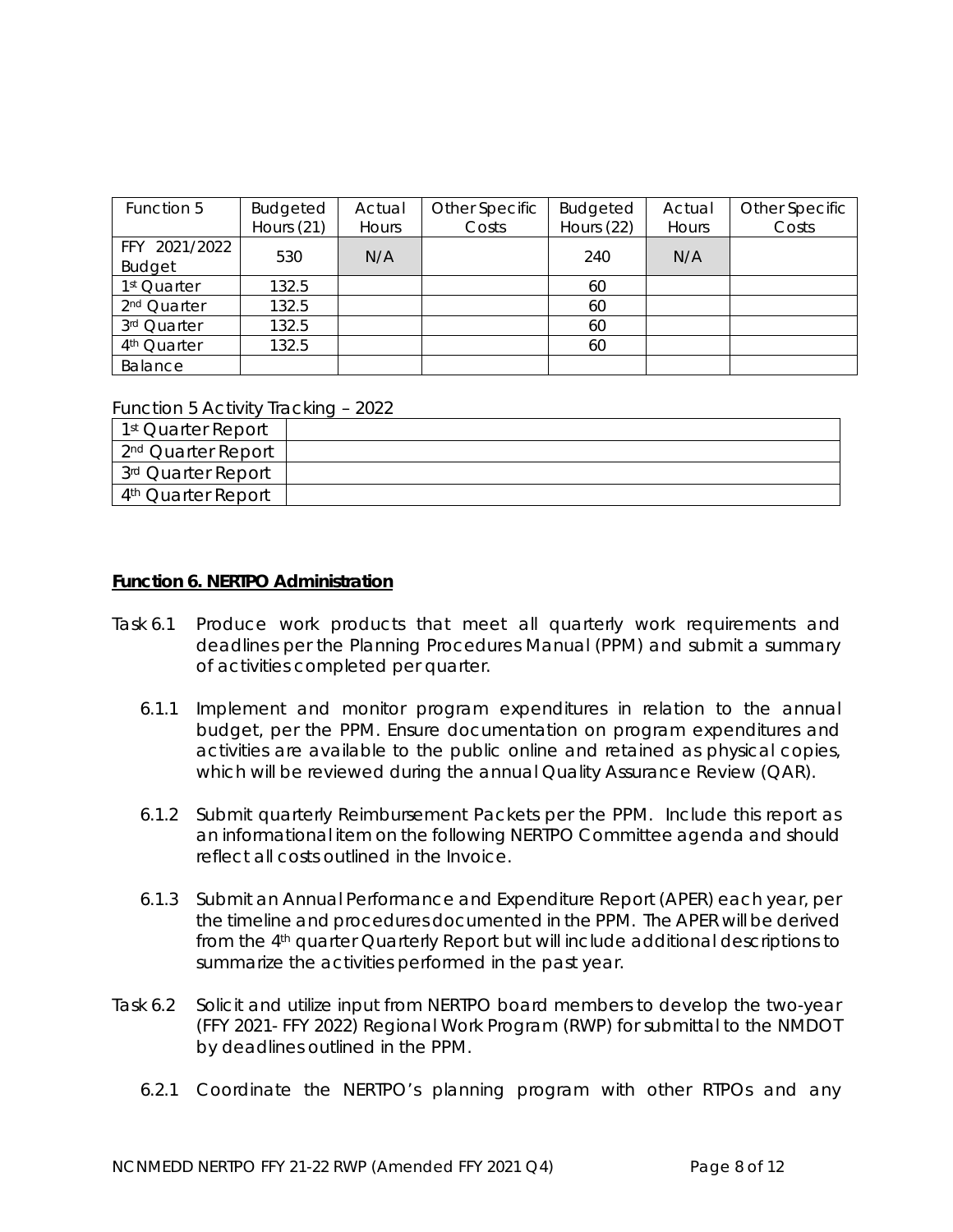Metropolitan Planning Organizations (MPOs) or other agencies impacted by and/or associated with activities contained in the RWP.

- Task 6.3 Develop an annual budget based on the tasks outlined in the RWP and include cost-sharing methodologies and calculations for costs that are shared between various North Central New Mexico Economic Development District programs, in accordance with 2 CFR 200 and the PPM. Apply and illustrate cost-sharing methodologies consistently when submitting quarterly Reimbursement Packets.
- Task 6.4 Maintain a Public Participation Plan (PPP) that addresses Title VI and Environmental Justice procedures. Ensure a specific contact person and contact information is listed. Update the PPP in accordance with the PPM schedule or as determined appropriate by NERTPO members or staff.
- Task 6.5 Submit the North Central New Mexico Economic Development District's Financial Audit for each State Fiscal Year to the NMDOT GTG Liaison, within 30 days of when the audit is released by the State Auditor's Office.

| Function 6              | Budgeted     | Actual | Other Specific | <b>Budgeted</b> | Actual | Other Specific |
|-------------------------|--------------|--------|----------------|-----------------|--------|----------------|
|                         | Hours $(21)$ | Hours  | Costs          | Hours (22)      | Hours  | Costs          |
| FFY 2021/2022           | 360          | N/A    |                | 98.2            |        |                |
| <b>Budget</b>           |              |        |                |                 | N/A    |                |
| 1 <sup>st</sup> Quarter | 90           |        |                | 24.55           |        |                |
| 2 <sup>nd</sup> Quarter | 90           |        |                | 24.55           |        |                |
| 3rd Quarter             | 90           |        |                | 24.55           |        |                |
| 4 <sup>th</sup> Quarter | 90           |        |                | 24.55           |        |                |
| Balance                 |              |        |                |                 |        |                |

Function 6 Activity Tracking – 2022

| 1 <sup>st</sup> Quarter Report |  |
|--------------------------------|--|
| 2 <sup>nd</sup> Quarter Report |  |
| 3rd Quarter Report             |  |
| 4 <sup>th</sup> Quarter Report |  |

# **Function 7 Other: Leave and Holidays**

| Function 7                     | <b>Budgeted</b><br>Hours (21) | Actual<br>Hours | Other Specific<br>Costs | <b>Budgeted</b><br>Hours (22) | Actual<br>Hours | Other Specific<br>Costs |
|--------------------------------|-------------------------------|-----------------|-------------------------|-------------------------------|-----------------|-------------------------|
| FFY 2021/2022<br><b>Budget</b> | 293                           | N/A             |                         | 200                           | N/A             |                         |
| 1 <sup>st</sup> Quarter        | 73.25                         |                 |                         | 50                            |                 |                         |
| 2 <sup>nd</sup> Quarter        | 73.25                         |                 |                         | 50                            |                 |                         |
| 3rd Quarter                    | 73.25                         |                 |                         | 50                            |                 |                         |
| 4 <sup>th</sup> Quarter        | 73.25                         |                 |                         | 50                            |                 |                         |
| Balance                        |                               |                 |                         |                               |                 |                         |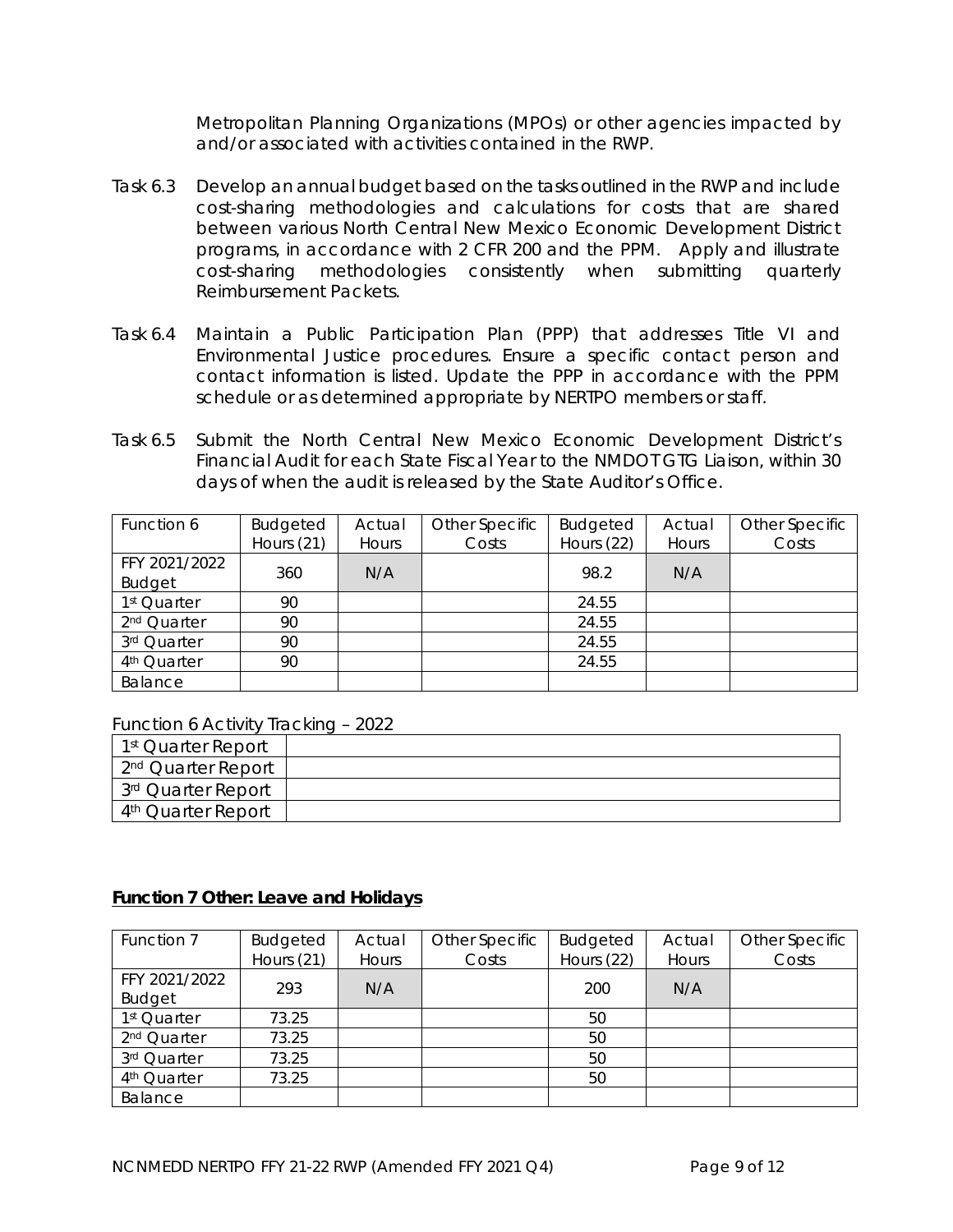# **North Central New Mexico Economic Development District NORTH EAST REGIONAL TRANSPORTATION PLANNING ORGANIZATION** FFY 2021- 2022 REGIONAL WORK PROGRAM AMENDMENTS **October 1, 2020 – September 30, 2022**

**Amendment 1: FFY 2021 Q4** – FFY 2022 adjustments to line-item budgets and staff time; Presented to Northeast RTPO Board on August 25, 2021.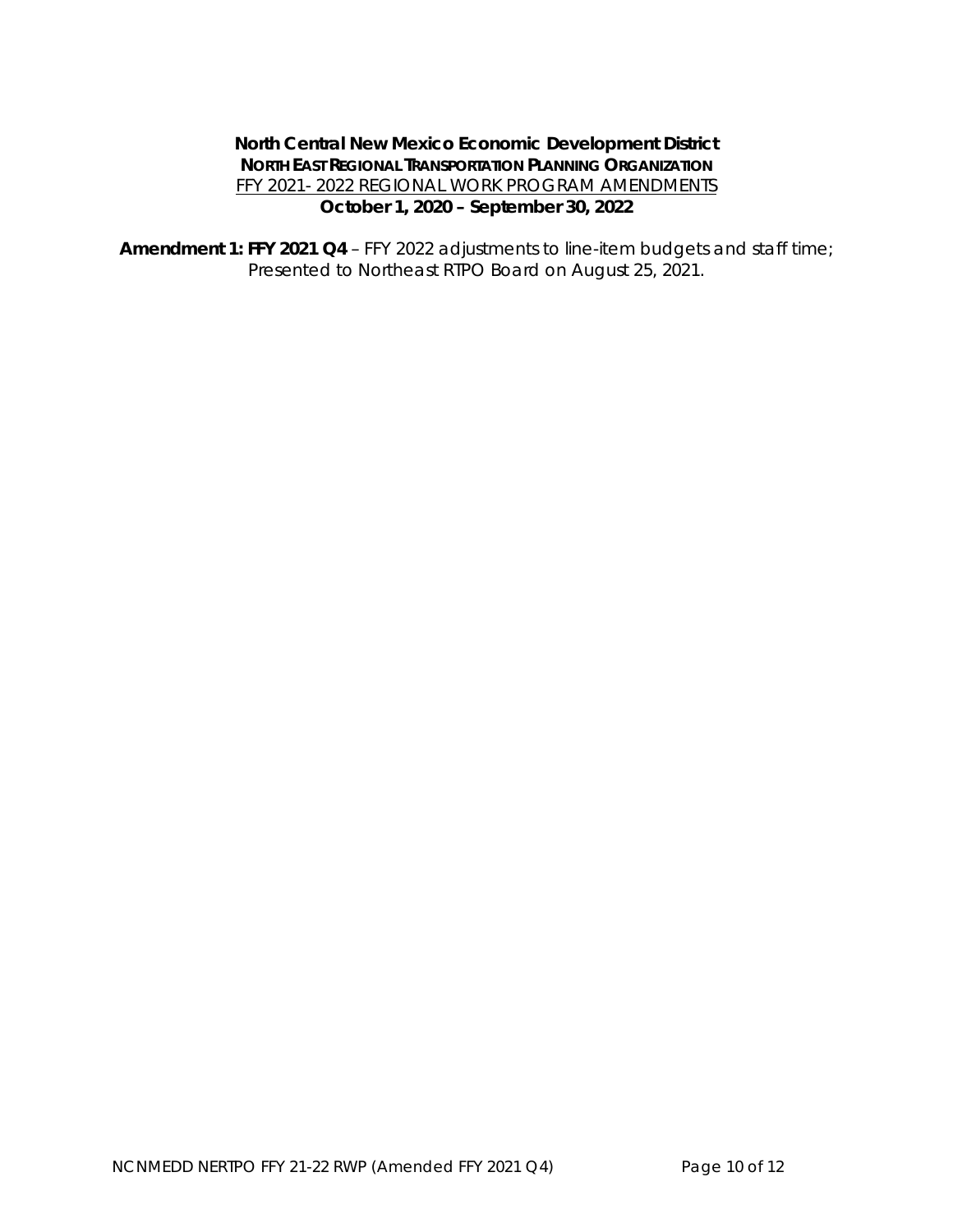## **North Central New Mexico Economic Development District NORTH EAST REGIONAL TRANSPORTATION PLANNING ORGANIZATION** FFY 2021- 2022 REGIONAL WORK PROGRAM BUDGET **October 1, 2020 – September 30, 2022**

| FFY 2021 NCNMEDD RTPO RWP  |                                                                                                                                                                                                                                      |               | FFY 2022 NCNMEDD RTPO (combined categories)                                                                     |                      |               |               |  |
|----------------------------|--------------------------------------------------------------------------------------------------------------------------------------------------------------------------------------------------------------------------------------|---------------|-----------------------------------------------------------------------------------------------------------------|----------------------|---------------|---------------|--|
|                            |                                                                                                                                                                                                                                      |               |                                                                                                                 |                      |               |               |  |
|                            | <b>NPRTPO</b>                                                                                                                                                                                                                        | <b>NERTPO</b> |                                                                                                                 | <b>NCNMEDD Total</b> | <b>NPRTPO</b> | <b>NERTPO</b> |  |
| Personnel                  | \$68,277.36                                                                                                                                                                                                                          |               | \$68,277.36 Personnel (See Personnel info)                                                                      | \$1,805,263.37       | \$70,402.85   | \$70,402.85   |  |
| <b>Benefits</b>            | \$25,643.74                                                                                                                                                                                                                          |               | \$25,643.74 Benefits (See Benefits info)                                                                        | \$738,180.61         | \$28,384.13   | \$28,384.13   |  |
| Travel                     | \$1,355.60                                                                                                                                                                                                                           |               | \$1,355.60 Travel (incl. registration)                                                                          | \$3,880.00           | \$1,940.00    | \$1,940.00    |  |
| Audit                      | \$1,850.00                                                                                                                                                                                                                           |               | \$1,850.00 Dues & Subscriptions (NADO Transportation)                                                           | \$480.00             | \$240.00      | \$240.00      |  |
| <b>Supplies</b>            | \$350.00                                                                                                                                                                                                                             | \$350.00      | - Shared Costs -                                                                                                |                      |               |               |  |
| Pubs, Regis, Memberships   | \$1,325.00                                                                                                                                                                                                                           |               | \$1,325.00 Professional Services (IT, Audit)                                                                    | \$83,766.95          | \$2,222.58    | \$2,222.58    |  |
| Rent, Utilities, Phone     | \$3,361.80                                                                                                                                                                                                                           |               | $$3,361.80$ Operations (note 1)                                                                                 | \$103,026.40         | \$2,387.34    | \$2,387.34    |  |
| Printing                   | \$100.00                                                                                                                                                                                                                             |               | \$100.00 Software (note 2)                                                                                      | \$21,773.70          | \$673.10      | \$673.10      |  |
| <b>Contracted Services</b> | \$2,800.00                                                                                                                                                                                                                           | \$2,800.00    | Total                                                                                                           | \$2,756,371.03       | \$106,250.00  | \$106,250.00  |  |
| Other-Payroll, WIX, CC     | \$1,186.50                                                                                                                                                                                                                           |               | \$1,186.50 Note 1: Operations = rent, telephone, gas and oil, payroll fees, supplies, printing, vehicle maint.  |                      |               |               |  |
|                            | $\blacksquare$ . The contract of the contract of the contract of the contract of the contract of the contract of the contract of the contract of the contract of the contract of the contract of the contract of the contract of the |               | the contract of the contract of the contract of the contract of the contract of the contract of the contract of |                      |               |               |  |

\$106,250.00 \$106,250.00 Note 2: Software = Microsoft 365, Aliba, Constant Contact, Wix, Email Me Form

**PERSONNEL**: Costs are based on completed time sheets for each employee that reflect work program activities they have directly worked on.

**FRINGE BENEFITS**: Includes such items as health insurance, retirement benefits, and Social Security and Medicare.

**The Community Development Director will bill up to 45%, the Transportation Planner up to 50%, and the Transportation Intern up to 40% to each RTPO for both salaries and benefits. Other staff positions that have part of their salaries and benefits allocated include Executive Director, Finance Director, Finance Specialist, and Executive Assistant, up to 5% per RTPO.** 

| <b>Title</b>              | <b>Maximum Percentage</b> | <b>NERTPO Salaries</b> | <b>NERTPO</b>   | <b>NPRTPO</b>   | <b>NPRTPO</b>   |  |
|---------------------------|---------------------------|------------------------|-----------------|-----------------|-----------------|--|
|                           | of Salaries and Benefits  |                        | <b>Benefits</b> | <b>Salaries</b> | <b>Benefits</b> |  |
| <b>Executive Director</b> | 5%                        | \$1,211.54             | \$361.65        | \$1,211.54      | \$361.65        |  |
| <b>Finance Director</b>   | 5%                        | \$3,937.50             | \$1,246.58      | \$3,937.50      | \$1,246.58      |  |
| <b>Finance Specialist</b> | 5%                        | \$2,500.16             | \$1,037.97      | \$2,500.16      | \$1,037.97      |  |
| <b>Exec. Assistant</b>    | 5%                        | \$1,999.92             | \$1,377.83      | \$1,999.92      | \$1,377.83      |  |
| <b>Transp. Planner</b>    | 50%                       | \$28,503.80            | \$13,697.20     | \$28,503.80     | \$13,697.20     |  |
| Com. Dev. Director        | 45%                       | \$26,249.93            | \$13,667.85     | \$26,249.93     | \$13,667.85     |  |
| Transp. Intern            | 40%                       | \$6,000.00             | \$551.34        | \$6,000.00      | N/A             |  |
| <b>Total</b>              |                           | \$70,402.85            | \$31,940.42     | \$70,402.85     | \$31,389.08     |  |

**TRAVEL**: Includes travel costs for activities such as board and committee meetings as well as professional development trainings and conferences. Travel per diem and mileage is figured in accordance with the NM Mileage and Per Diem Act and Board approval. **(Actual costs associate with each RTPO.)**

**DUES AND SUBSCRIPTIONS:** NCNMEDD is member of several professional organizations that include, but are not limited to, the National Association of Development Organizations (NADO) and their National Regional Transportation subcommittee, American Planning Association (APA), New Mexico Municipal League (NMML), and the Association of Counties. **(Transportation subcommittee costs that are broken out as such are directly billed to RTPOs, 50% charged to each RTPO; broader organization expenses are billed up to 5% to each RTPO.)**